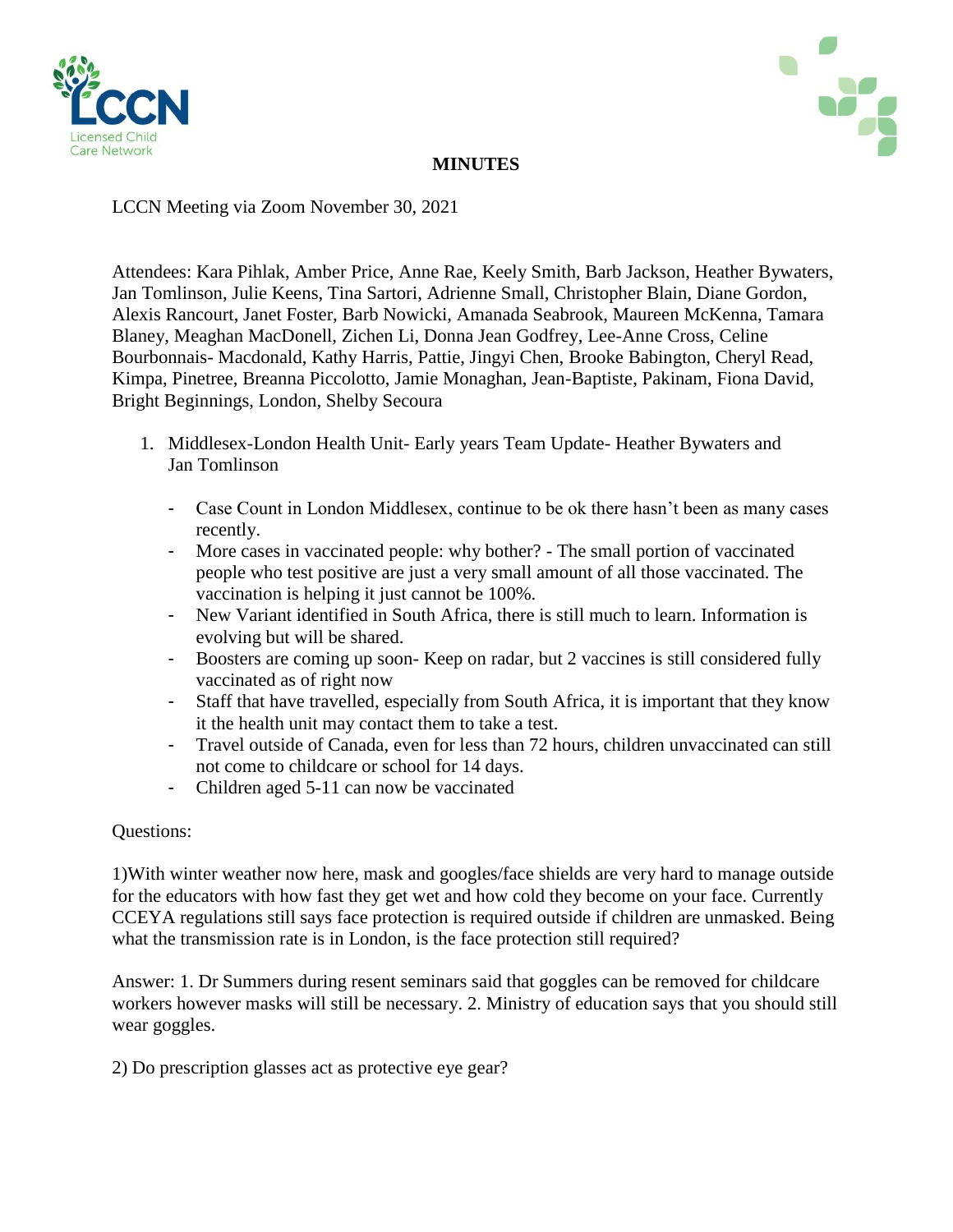



Answer: No, they have a lot of openings, so it does not replace goggles. There are some glasses clips that rap around with glasses. Uline offers many good options.

3) Can we get a written statement of what you shared about Dr Summers?

Answer: We will look into it and try to send something else, however advisors will vary on their specific rules and regulations

2. Municipal and Provincial Updates

## **Child Care Fee Subsidy Billing** (Anne Rae)

- All agencies need to complete the attendance regardless of if they were open or not.
- Please continue to use the comment section of the Web Record of Attendance to record when a child is away for COVID related reasons.
	- o Please use "O" for any covid related days away; these absences will not affect the child's paid days away for 2021.
	- o Please do NOT use "O" for children who must self isolate due to leaving the country (vacation).

For November billing in December 2021:

- o Please complete and submit your bill to our office NO LATER THAN December 7 th, 2021. To pay Agencies for November billing prior to year end, all Child Care Fee Subsidy bills need to be submitted and completed by our Team no later than Dec  $13<sup>th</sup>$  at  $11:00$ am
- o Any bills not completed will be paid in January of 2022

For December billing in January 2022:

- $\circ$  Please complete and submit your bill to our office NO LATER THAN January  $7<sup>th</sup>$ , 2022. To pay Agencies for December billing, all Child Care Fee Subsidy bills need to be submitted and completed by our Team no later than January 17th at 11:00am
- o Any bills not completed will be paid in February of 2022 and goes towards our 2022 budget vs our 2021 budget.

## **Middlesex County Update** (Kelly Smith)

- Still meeting monthly with our child care providers and the main discussion is around Recruitment.
- Through the MCSN (Middlesex Children's Service Network), a subcommittee has been formed around Recruitment and Retention. We are currently working with Michelle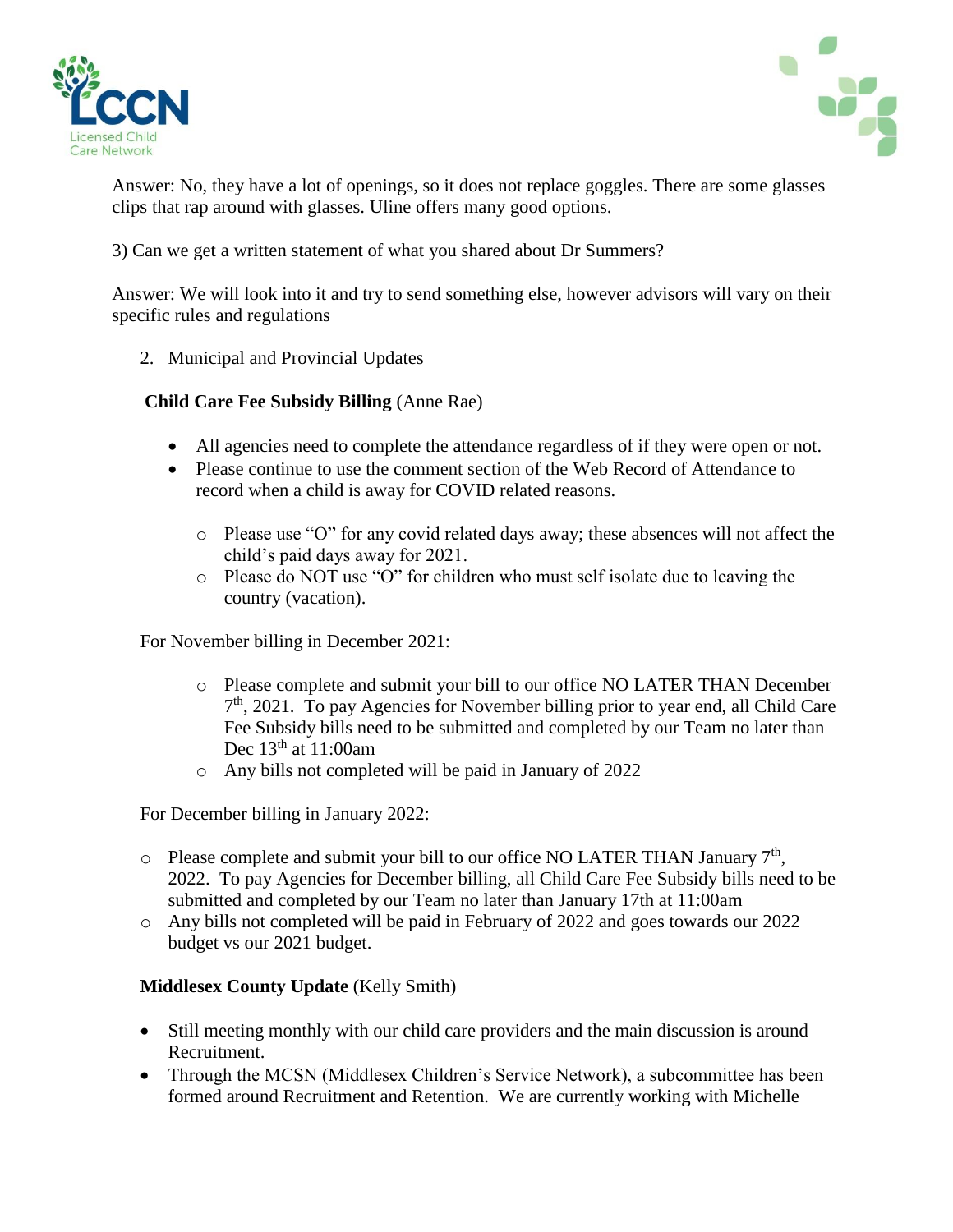



Sands from Community Employment Choices to put together a presentation for high schools in the area.

- Have connected with guidance counselors in the high schools in Middlesex and they are eager to have this presentation and looking at late Jan, early Feb 2022 to present this. Several child care sites are on this committee but are including all child cares in this presentation and getting feedback from all the centers
- Sat Nov 13, a Middlesex Child Care Conference was held virtually from 9-1 and approx. 61 educators were in attendance. 3 speakers spoke throughout morning around wellness and mindfulness and a speaker presented around Art Therapy. Conference bags were provided to all educators in Middlesex County as we realize not everyone could participate on a Saturday but appreciate all that were able to join. Thanks to Strive Meagan and Breanne who helped with this conference.
- 3. Community Input for Recruitment and Retention Adrienne Small & Christopher Blain
	- Incumbent Training and Retention PowerPoint: written information to be sent out on completion.
- 4. National Early Years Framework Prototype Update Céline Bourbonnais-MacDonald
	- Fanshawe and students involved: we are near end of term
	- National policy framework: we have completed 15 interviews, coding and deep drive of data will occur in the next semester (new year)
	- Still seeking Employers!
	- Thank you: Kyra and Lexy, they have been planning ahead for the focus groups that is planned from next year (summer). This will lead to the  $3<sup>rd</sup>$  annual Early Years Town Hall.
	- Thank you: Kara, for moderating the Town Hall
	- Thank you, Students, their solutions course is now coming to an end, they may be around once in a while but will be focusing on their studies.
- 5. Skills Advance Ontario (SAO) Project Meaghan MacDonell

## **Job Seeker Training:**

 $2<sup>nd</sup>$  job seeker cohort will be completing their 10-week training in the coming weeks. As of December 17, there will be 8 Anglophone candidates looking for professional work experience placement sites.

Professional work experiences are for a minimum of 3 weeks and there is financial incentives available for eligible employers.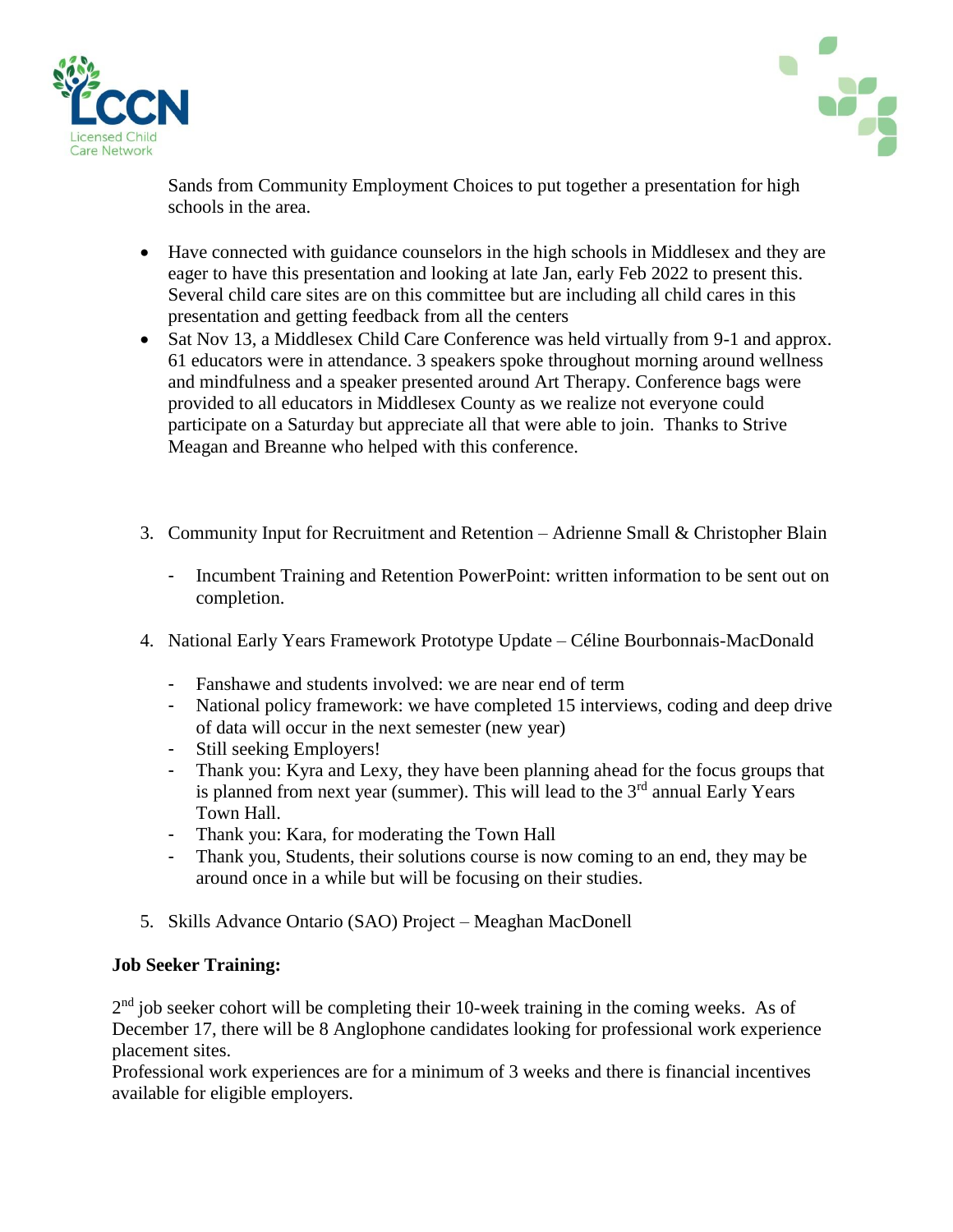



Therefore, if you are an employer with identified vacancies your support of these job seeker candidates would be most appreciated. Please contact Job Developer, Augustin Irie at [augustin.irie@ccflondon.ca](mailto:augustin.irie@ccflondon.ca)

Additional job seeker cohorts are being planned for January 2022. In both French and English.

## **Incumbent Training - Organizational Leadership In Early Childhood Education Program:**

With a short-term and coordinated effort through social media, we have heard from well over 40 interested incumbents, exceeding our target of 12 incumbents. A waiting list has been established and those on the waiting list will hear about future programming before its made public. This program will be offered again in the Spring of 2022 though a start date has not yet been determined.

Employer-mentors are so far being very supportive and willing to help, so thank you. The ideal and intended outcome is for the mentor to come from within the incumbent's current organization and so we encourage the interested incumbents to ask their leadership to participate. However, if that's not possible, we may be reaching out to LCCN members in the near future to see if there are members who would like to mentor staff from an organization other than their own.

This has obviously tapped into a huge need in terms of retention priorities and succession planning in our region. Beyond London-Middlesex, we have had inquiries from Kenora, Perth St. Thomas, and beyond.

We have also had current leaders ask to participate as incumbents as they feel they could benefit from the skill development and knowledge covered through this program. Unfortunately, due to current funding parameters, unfortunately those in existing leadership positions are not eligible. However, we are noting that this is an additional candidate pool in need of support and we are actively considering how this may be addressed in the future.

Efforts are underway to develop a similar Francophone incumbent program that will run at the same time as the English program. We will share any promotional materials for that program when they become available.

- 6. Advocacy Subcommittee Update Kara Pihlak
	- The Town Hall was Wednesday. Thank you to everyone who came. It was so impactful to hear the panelists stories.
	- The video is now live on the Advocacy page- LCCN website
	- Encouraging government to sign the Childcare Agreement
- 7. All Kids Belong Update Lee-Anne Cross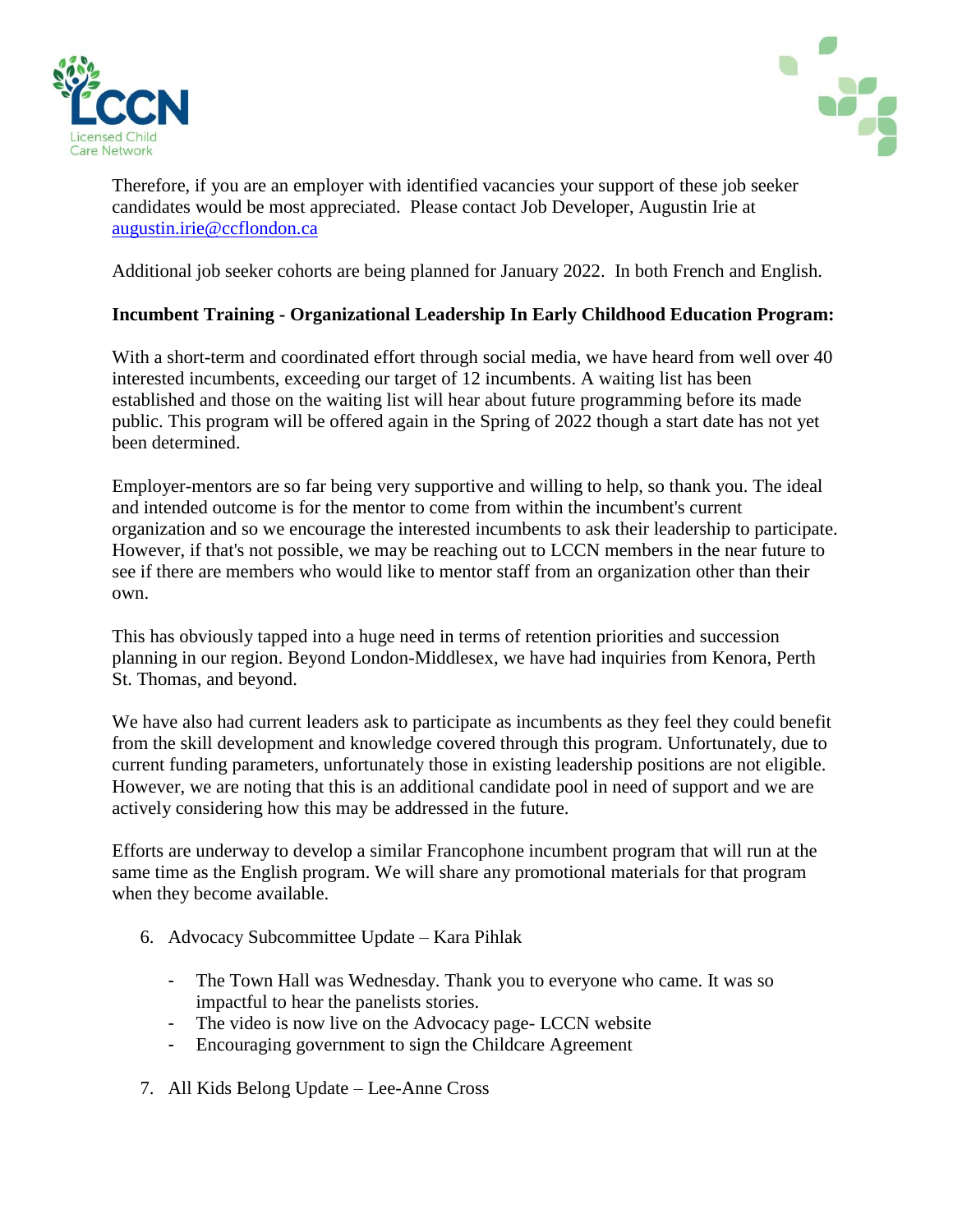



- Thank you for returning Program Assistant legal agreements
- we have reviewed all requests for Program Assistant supports for the first part of 2022. The number of PA hours requested greatly exceeded our budget for this time period. We've reviewed all applications carefully and have done our best to distribute all available hours as equitably as possible. We understand this is frustrating at a time when many staff and programs are especially stressed. If additional resources become available we will distribute them as quickly as possible. Please continue to work with your Resource Consultant to try to develop additional strategies to meet the needs of children. We encourage you to work closely with your Resource Consultant to make the best use of your hours. While the hours need to remain within the month they were designated for, and within the program they were designated for, you can be flexible in when you utilize the hours throughout the week.
- Our rate of pay for Program Assistant hours is not consistent with the new minimum wage. We are currently evaluating this and will let you know as soon as an update on rate of pay is available.
- Thank you to supervisors and coordinators for participating in service reviews; the Resource Consultants will use these as a basis for how they work with each centre in the coming year, and I'm reviewing for any overall trends or improvement suggestions. The feedback is greatly appreciated.
- We've developed our draft 2022 plan which will go to our Advisory Committee in December. We have carefully selected activities that focus on increased flexibility for professional learning, modernizing some processes for paperwork and record-keeping, ongoing quality improvement (including the area of in-classroom supports), and development of resources to support supervisors in the area of special needs resourcing (especially in the areas of orienting new staff and in enrolling new children with special needs.) As we plan for this year we are aware that the licensed child care community is experiencing many challenges; as we move into the new year we will do our best to be sensitive and responsive to community capacity, priorities and needs when working with your staff.
- 8. Strive Update Amanda Seabrook
	- Trivia Night: Celebration and fun to end the year
	- December will be taking a break just the Trivia Night, January everything is expected to go back to normal schedule.
	- There are recorded and online webinars available during the time off
- 9. Information Sharing